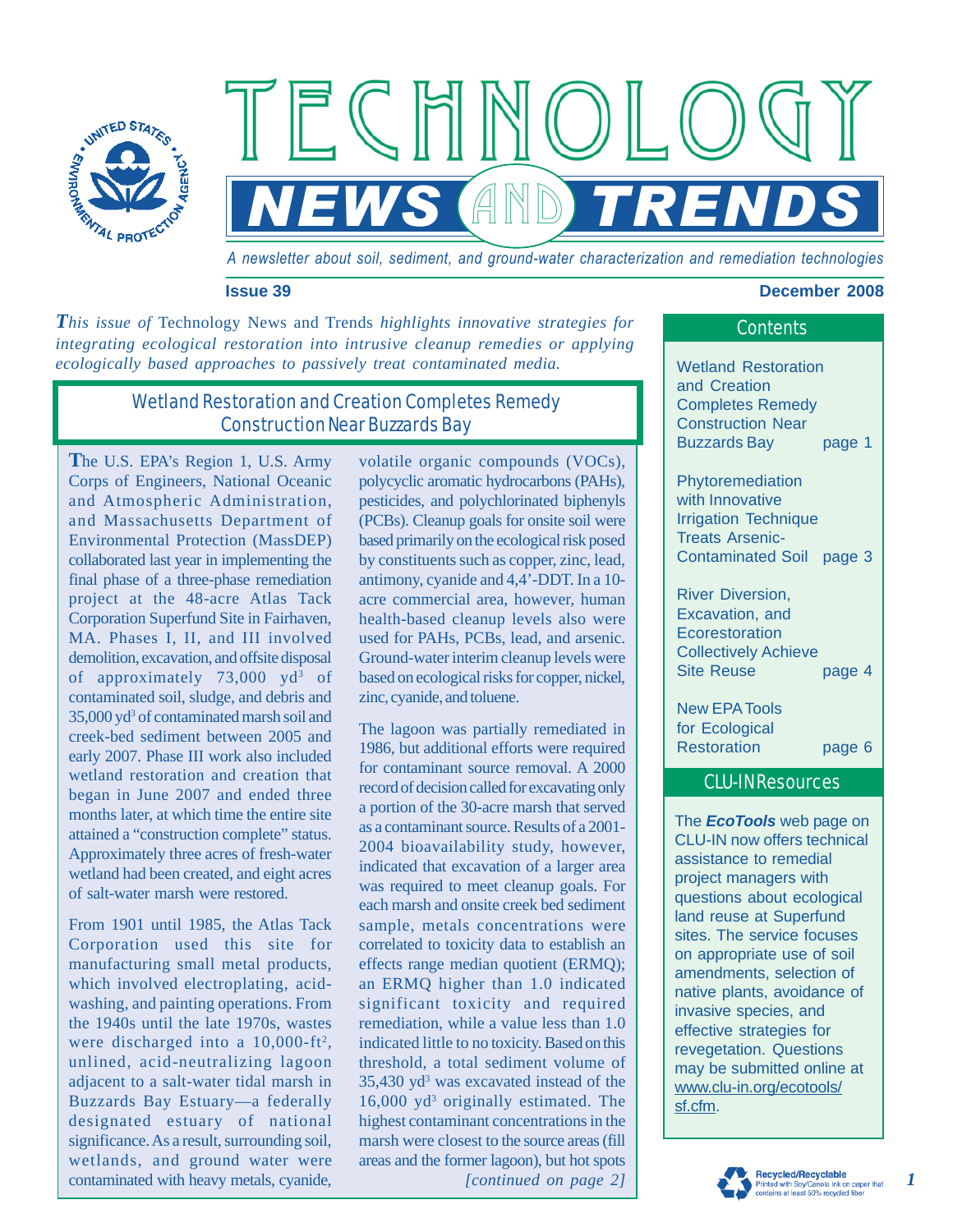#### *[continued from page 1]*

were identified at greater distances. Approximately  $1,500$  yd<sup>3</sup> of sediment also were excavated from a creek onsite.

Design of the wetland called for integrating both fresh-water wetlands and salt-marsh areas, which were challenged by invasive plant species. In the early 1960s, a hurricane barrier had been constructed with an undersized culvert that prevented adequate tidal flow to the northern marsh. As a result, the marsh had decreased in size, and common reeds (*Phragmites australis*) had invaded the area over time. Following removal of all *Phragmites* during cleanup activities, a three-acre, fresh-water wetland and a six-acre sustainable salt-water marsh were constructed in the newly remediated area, along with a clay core earthen berm to separate the two wetlands. Reinvasion of *Phragmites*  was prevented by designing the bottom of the fresh-water wetland to be at or below ground-water level and to create a 2:1 slope on all sides.

Site restoration involved installing thousands of native plants and seeding of wildflower mixes. Trees and shrubs installed at upland locations included red maple, oak, sweetgum, blackgum, pepperbush, inkberry, bayberry, and elderberry. Fresh-water herbaceous plantings included green ash, black gum, swamp white oak, black willow, buttonbush, winterberry, marsh elder, sedges, soft rush, bullrush, spatterdock, pickerelweed, wool grass, and duck potato. Salt-water species comprised mainly seashore saltgrass (*Distichlis spicata*), saltmeadow rush (*Juncus gerardi*), and salt hay (*Spartina patens*) for high marsh areas and salt-marsh cordgrass (*Spartina alterniflora*) for low marsh areas (Figure 1). Two acres on the opposite side of the hurricane barrier also were remediated and restored.



 were terminated after creation of the Nine 15-foot-diameter islands planted with deciduous scrub and herbaceous vegetation were created in the freshwater wetland to maximize habitat area and variability. To further minimize encroachment of invasive species (primarily *Phragmites*), a sizable area of marsh remediated downstream of the hurricane barrier was lowered 6-12 inches in elevation and vegetated with salt-marsh cordgrass. Any remaining stands were treated with a synthetic, non-selective aquatic herbicide. Plans for using tree-based phytoremediation fresh-water marsh; field studies indicated that tree plantings would significantly reduce ground-water infiltration to the marsh, consequently risking reinvasion of *Phragmites*.

The total cost of implementing all phases of this project, including one year of operations and maintenance (O&M), was approximately \$20.6 million. Annual O&M costs for the first five years are estimated at \$50,000. Plantings were monitored and maintained by EPA for one year after which responsibilities were transferred to MassDEP. Ground-water monitoring will be conducted by EPA for 10 years and by MassDEP for another 20 years or until cleanup goals are attained. Due to contaminant source removal, natural attenuation is expected to help achieve ground-water cleanup goals within 10 years. The wetland and marsh will remain undeveloped in accordance with federal and state requirements for wetlands protection.

*Contributed by Elaine Stanley, EPA Region 1 [\(stanley.elainet@epa.gov](mailto:stanley.elainet@epa.gov)  or 617-918-1332)*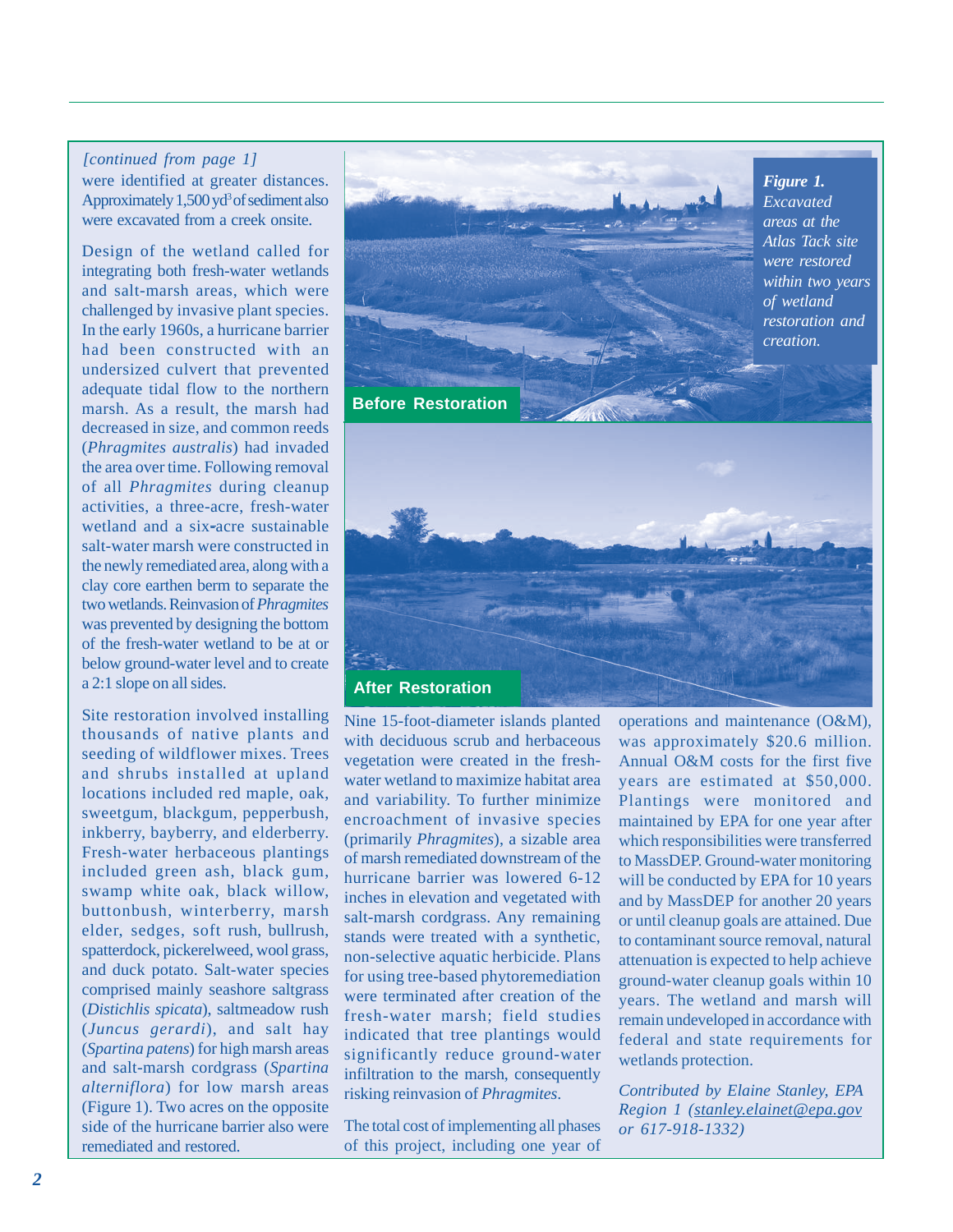## Phytoremediation with Innovative Irrigation Technique Treats Arsenic-Contaminated Soil

**S**uperfund removal actions were initiated in early 2005 at the Crozet Orchard near Crozet, VA, to address residential properties exhibiting high concentrations of arsenic in soil. Cleanup activities focused on excavation of contaminated soil followed by construction of an in situ phytoremediation system. Plant growth and consequential uptake of contaminants were accelerated by installing irrigation systems employing onsite spring water. Passive gravity and photovoltaic energy systems were used to power the irrigation pumps during dry spells. The initial plant harvest indicated that phytoremediation had decreased contaminant concentrations in soil of all but one treatment plot. Project results also demonstrated that renewable energy provided sufficient energy for the irrigation system, consequently increasing the rate of soil treatment while avoiding utility expenses and associated greenhouse gas emissions.

Orchards once occupied much of this property, which is situated in the Blue Ridge Mountains. Application of leadarsenates and other pesticides was common in the 1940s and 1950s. The site currently encompasses numerous properties of varying sizes that are managed as two cleanup areas: "Area 1", which is a residential development comprising more than 100 properties, and "Area 2," a single property covering 27 acres within a residential zone.

Ground-water sampling indicated no contaminant concentrations above background levels. Soil sampling at approximately 50 properties, however, led to short-term removal actions at two residential properties to prevent human exposure to arsenic, lead, and pesticides. Soil in one Area 1 residence contained arsenic concentrations ranging from 50 to 103 ppm, lead at a maximum concentration of 431 ppm, and pesticides at levels above 3.4 ppm. At a second

residence of concern in Area 2, arsenic and lead were present at levels reaching 111 ppm and 594 ppm, respectively, but elevated concentrations of pesticides were not found. As a result, arsenic served as the driving risk factor for removal actions within both residential areas.

Based on bioavailability assessment results, the risk-based action level for arsenic was set at 58 ppm; soil with concentrations above this level required remediation. Accordingly, excavation was conducted on 12 Area 1 properties. The top six inches of soil were removed until one of three conditions was attained: background levels were encountered, a two-foot depth was reached, or the clay pan was reached. All excavated soil was disposed offsite at a RCRA-regulated landfill. Excavated areas subsequently were backfilled with onsite soil taken from noncontaminated areas and revegetated with grass. A total of 99 tons of soil was removed from three plots at a cost of approximately \$18,000 per plot.



Phytoremediation was implemented in 27 of the 30 Area 2 plots where excavation was infeasible due to difficult access, significant erosion potential posed by hillside terrain, or dense forestation. The Chinese brake fern (*Pteris vittata*) was selected due to earlier University of Florida studies showing that the plant could hyperaccumulate 200 times more arsenic than other fern varieties. Each plant also could extract 20-50 ppm of arsenic per growing season from a square foot of soil. Subsequent U.S. Army Corps of Engineers tests on a patented variety at the Spring Valley formerly used defense site in Washington, DC, demonstrated the plant's field success.

Approximately 20,000 Chinese brake ferns of the patented variety were installed in the summer of 2005. Soil preparation involved clearing and tilling, light application of fertilizer, and installation of landscape fabric. First-year operations included

collection of baseline plant data and installation of moisture and light meters to guide irrigation and predict rates of contaminant uptake. Heavy tree canopies provided optimal growth conditions, as anticipated, but the compacted clay soil typical to the area was found to slightly inhibit plant root development that in turn reduced arsenic uptake.

*[continued on page 4]* 

*Figure 2. The hilltop gravity irrigation system at Crozet Orchard uses a small filter and network of 1-inch PVC piping equipped with a pressure gauge.*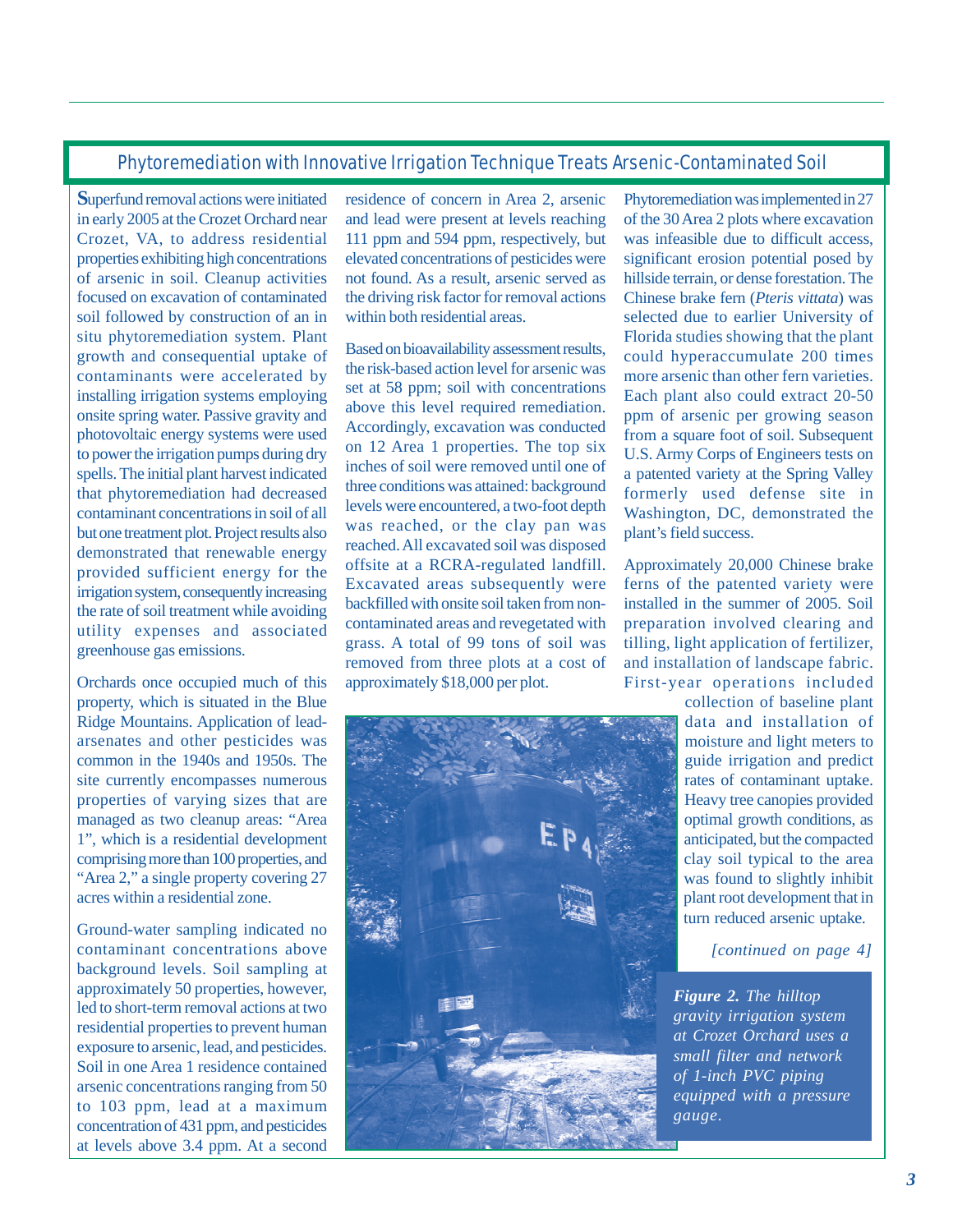### *[continued from page 3]*

Different irrigation systems were installed to take advantage of two onsite springs with a combined production capacity of 5,000 gallons per day. One system relies on a hilltop spring feeding water into a 4,000-gallon storage tank. When needed, water is transferred by gravity to 17 plots in sloped non-residential areas of the site (Figure 2).

The second system services seven of the plots through use of solar-powered, lowflow pumps that transfer water from a hill-bottom spring to another storage tank from which water is delivered to plots by gravity-fed drip methods. Electricity to power the pumps is generated by an offgrid, 390-watt, solar array composed of three 12-volt photovoltaic (PV) panels. The PV system meets approximately 85% of the energy needed for full-capacity pump operation. Absence of a battery for storage of excess electricity causes overnight shutdown of pumping operations, consequently allowing water replenishment in the storage tank.

Ferns planted during the first year of the project (2005) were harvested in November 2007, generating 12 yd<sup>3</sup> of material that was disposed offsite as hazardous waste. The ferns in several

*Figure 3. Over two years of implementation, phytoremedation at Crozet Orchard resulted in arsenic concentration reductions in soil ranging from 1 to approximately 80 ppm.* 

plots bioaccumulated more than 1,000 mg/kg of arsenic and in some cases almost 1,900 mg/mg. Analysis of soil collected from remediated plots indicated reduced arsenic concentrations ranging from 18 to 114 ppm; only one plot exhibited no reduction. Seven of the 27 phytoremediation plots exhibited arsenic concentrations below the action level of 58 ppm within approximately six months of plant growth and required no further action. With arsenic concentrations of 58-68 ppm, five additional plots are nearing the action level (Figure 3).

Phytoremediation will continue until the action level is met at the remaining plots, and re-evaluation of the approach will be conducted three years later. Soil sampling at 55 residential properties in Area 1 shows 11 more properties qualify for removal

actions. Follow-on sampling of pesticides in soil in non arseniccontaminated areas will be conducted to determine the need for additional actions. Removal actions are not anticipated in non-residential areas, including remaining orchards.

Pending the results of current soil tests, project closeout may occur at the end of 2008. EPA's initial action memorandum required at least three years of plant growth prior to final decision-making. Projects costs total approximately \$1 million, including \$11,000 for each of the 24 irrigated phytoremediation plots.

*Contributed by Myles Bartos, EPA Region 3 [\(bartos.myles@epa.gov](mailto:bartos.myles@epa.gov) or 215-814-3342)* 



# River Diversion, Excavation, and Ecorestoration Collectively Achieve Site Reuse

**D**iscovery of an oily sheen along a quarter-mile stretch of the Cache la Poudre (Poudre) River in 2002 led to extensive site remediation and revitalization efforts in downtown Fort Collins, CO, which were completed last year. Selection of an innovative remedy was driven by the need for access to

the Poudre River (a popular recreational waterway and federally designated wild and historic river) and anticipated site reuse involving a new community center and recreational areas. Cleanup actions included contaminated sediment removal, upgradient plume control, and redirection of the river in order to treat ground water.

Contamination resulted from past activities conducted along the river. The site contains a former 12-acre municipal landfill that operated from the late 1930s to the early 1960s, and an agricultural machine shop is located on an adjacent property. Located a short distance

*[continued on page 5]*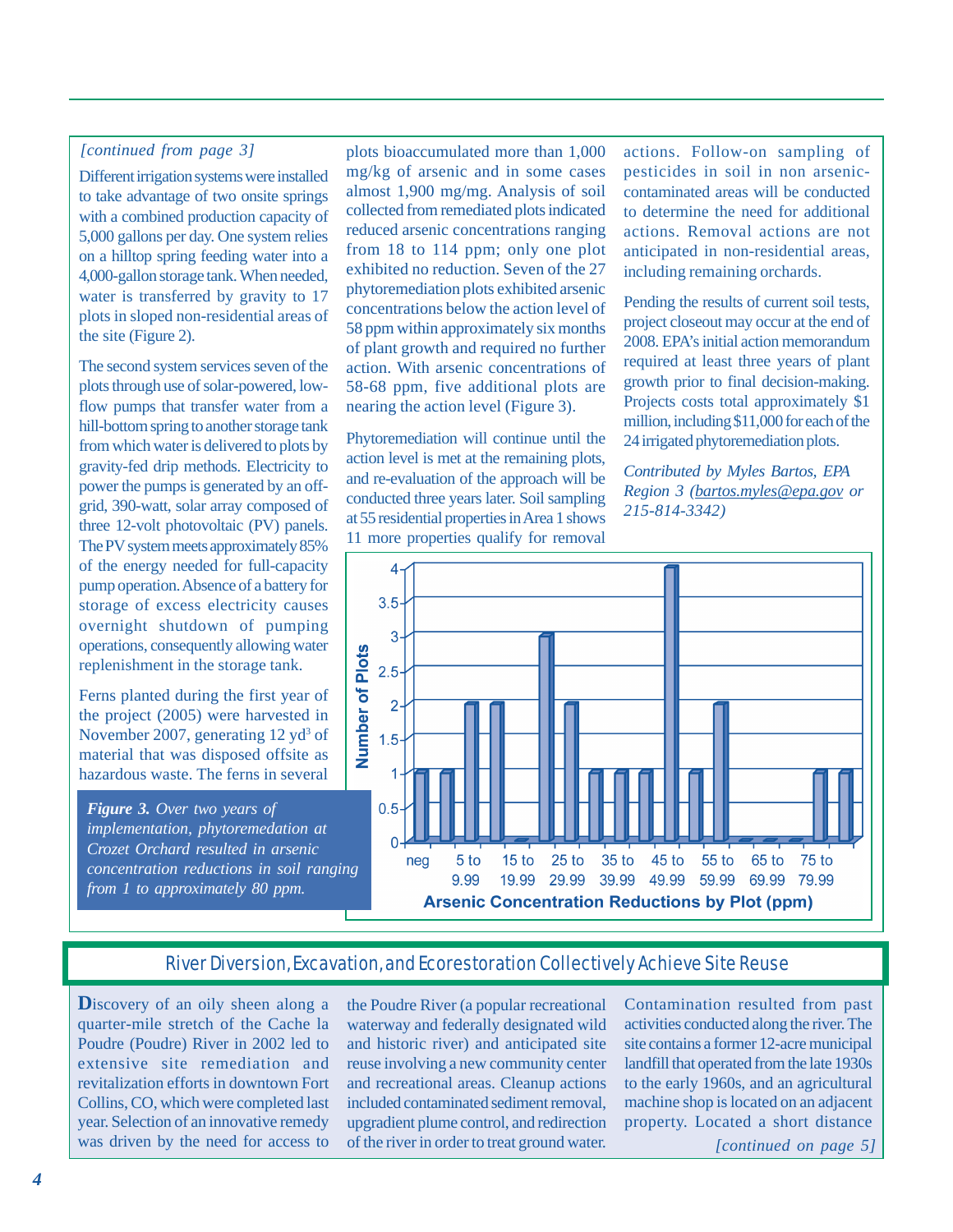#### *[continued from page 4]*

upgradient, a manufactured gas plant (MGP) generated coal tar as a major byproduct from 1900-1930. In later years, portions of the former MGP property were purchased by a gasoline supply company and an energy utility company.

Site investigations indicated ground water was contaminated with PAHs; benzene, toluene, ethylbenzene, and xylenes (BTEX); total petroleum hydrocarbons (TPH); methyl-*tert*butyl ether; trichloroethene; and tetrachloroethene. Subsurface soil and river sediments remain impacted by non-aqueous phase liquid (NAPL) containing PAHs, BTEX, and TPH. In-depth investigations in 2003-2004 determined that NAPL stemmed from coal tar likely mixing with gasoline from a leaking underground storage tank. Mixture of the two changed the chemical and physical nature of the gasoline, in turn changing NAPL mobility; contamination moved along the sediment alluvium and ultimately flowed through bedrock fractures to the river. As a result, NAPL existed in sediments along a 300-foot stretch of the Poudre River as well as a 600 foot stretch of bedrock under the river. Coal tar existed at the river bottom.

EPA selected a combined remedy involving excavation of contaminated sediments, creation of a vertical sheet pile barrier with hydraulic controls to intercept NAPL before it reached the river, redirection and treatment of ground water, and restoration of the excavated area to restore the natural appearance and recreate wildlife habitat. To excavate contaminated sediments, the Poudre River was

*Figure 4. Restoration of river banks along the Poudre River was designed to accommodate heavy recreational use while providing ecological benefits.* 

dammed and its flow was temporarily rerouted through pipes. The dam was completed in phases to gradually reduce water in the contaminated stretch of river while allowing fish to travel downstream. Screens were placed on pumps as an additional measure to protect fish.

The U.S. Fish and Wildlife Service assisted EPA in evaluating ecological aspects of site cleanup. Concerns were addressed through strategies such as bank undercutting in ways that mimicked natural conditions, thereby providing fish resting areas. To provide habitat, boulders were incorporated into the stream bank, and snags (dead trees) were preserved and replaced on the bank following excavation.

Principles of low impact development (LID) were used to reduce the impact of built areas and promote natural movement of water within the ecosystem and watershed. One LID strategy involved careful selection of sizes and types of stones and other material to be placed in the riverbed, and material placement in manners replicating the river's original contours and flow pattern (Figure 4).

Invasive plant species such as Russian olives and thistle brush were removed during excavation whenever possible and replaced by native species such as coyote willows and Colorado sedges. One important lesson learned was to establish an acceptable plant survivability rate at the project onset to account for plant die-offs. Approximately half of the original tree plantings were consumed or destroyed by beavers; as a result, painted wire was installed to protect the bottom 6-8 feet of remaining and subsequent tree plantings. Overall plant survival was 80% for trees and 75% for native plants.

Due to contaminant source material left in place, the City operates an extensive monitoring system. Wells for analytical sampling were constructed along the full length and beyond the barrier wall. In addition, tubes with a pulsed removal and hydraulic control system were installed in the sheet pile barrier to address coal tar as it accumulates. EPA will monitor the system's performance indefinitely.

*Contributed by Paul Peronard, EPA Region 8 [\(peronard.paul@epa.gov](mailto:peronard.paul@epa.gov)  or 303-312-6808)*